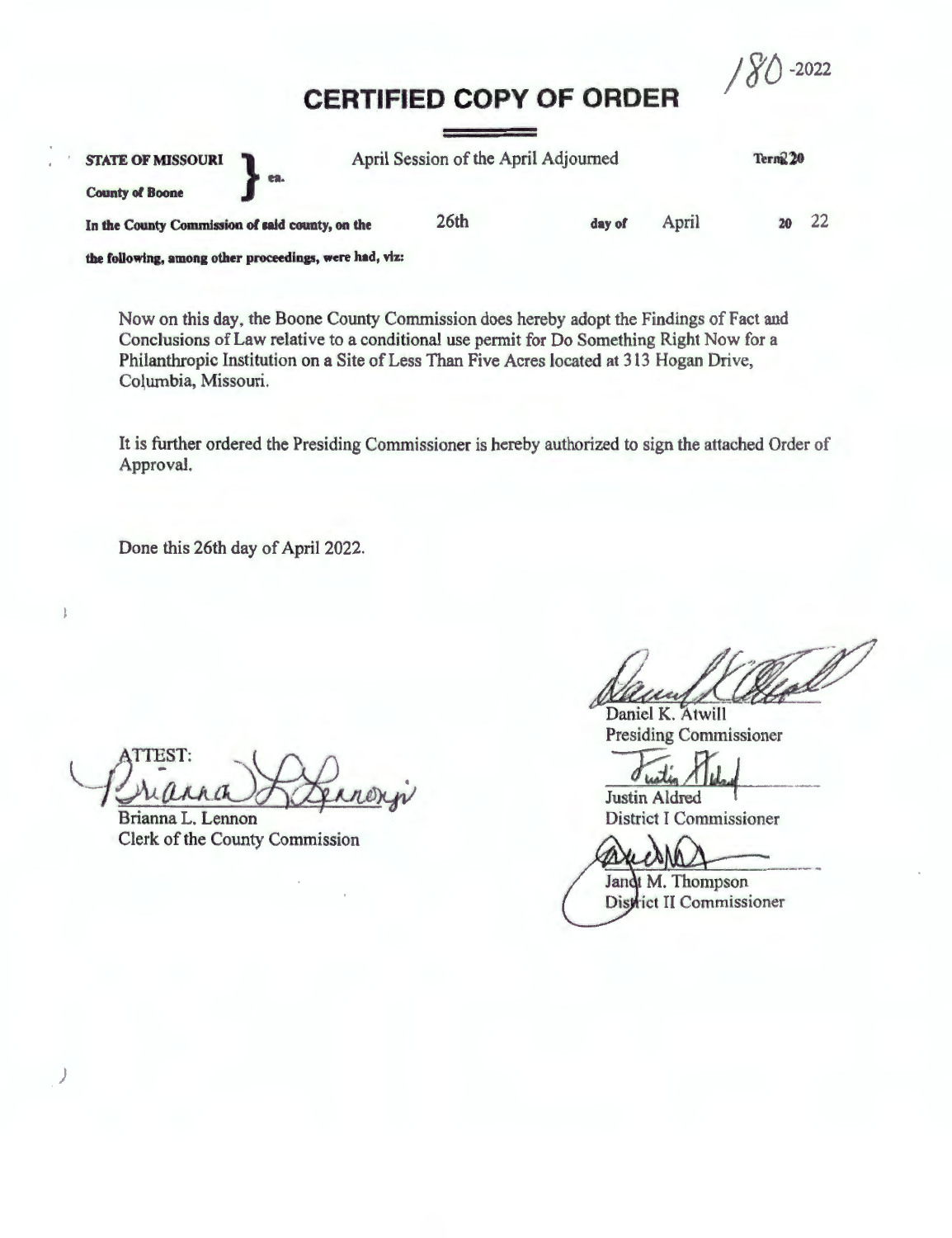# **CONDITIONAL** USE **PERMIT BOONE COUNTY, MISSOURI**

**PROPERTY OWNER:** Do Something Right Now, Inc.

**ADDRESS: 313 Hogan Drive** 

**LEGAL DESCRIPTION:** Lot 40, Fairway Meadows Block No. 4

**TAX PARCEL:** 17-313- 11-01-108.00

**ZONING:** Moderate Density Residential, **R-M** 

DATE APPROVED: December 28, 2012, Commission Order 530-2021 and March 29, 2022, Commission Order 130-2022

**CONDITIONAL USE:** Philanthropic Institution on a Site Less Than Five Acres, specifically a food pantry and neighborhood support center.

### **CONDITIONS OF APPROVAL:**

1. That the food pantry use be approved under this conditional use pennit with hours of operation as defined by the applicant to be Sunday from 12-5 **P.M.** (Order 530-2021)

2. That the support center use be approved under this conditional use pennit with hours of operation limited to Monday and Wednesday 3 PM to 8 PM, Friday 10 AM to 3 PM, and Saturday from 12 PM to 5 PM. (Order 130-2022)

3. That adequate off-street parking be provided in accordance with Section 14 of the Zoning Regulations and addressed through the commercial remodel of the building. (Order 130-2022)

4. That the remodel be complete prior to beginning the support center activity. (Order 130-2022)

5. The total number of people on the property be limited to 10, excluding the activity specifically supporting the food pantry use, such as deliveries, or the pantry standard operation hours of Sunday Noon to 5 P.M. (Order 130-2022)

**VOID DATE:** Void if not used for 12-month period.

**EXPIRATION DATE: N/A**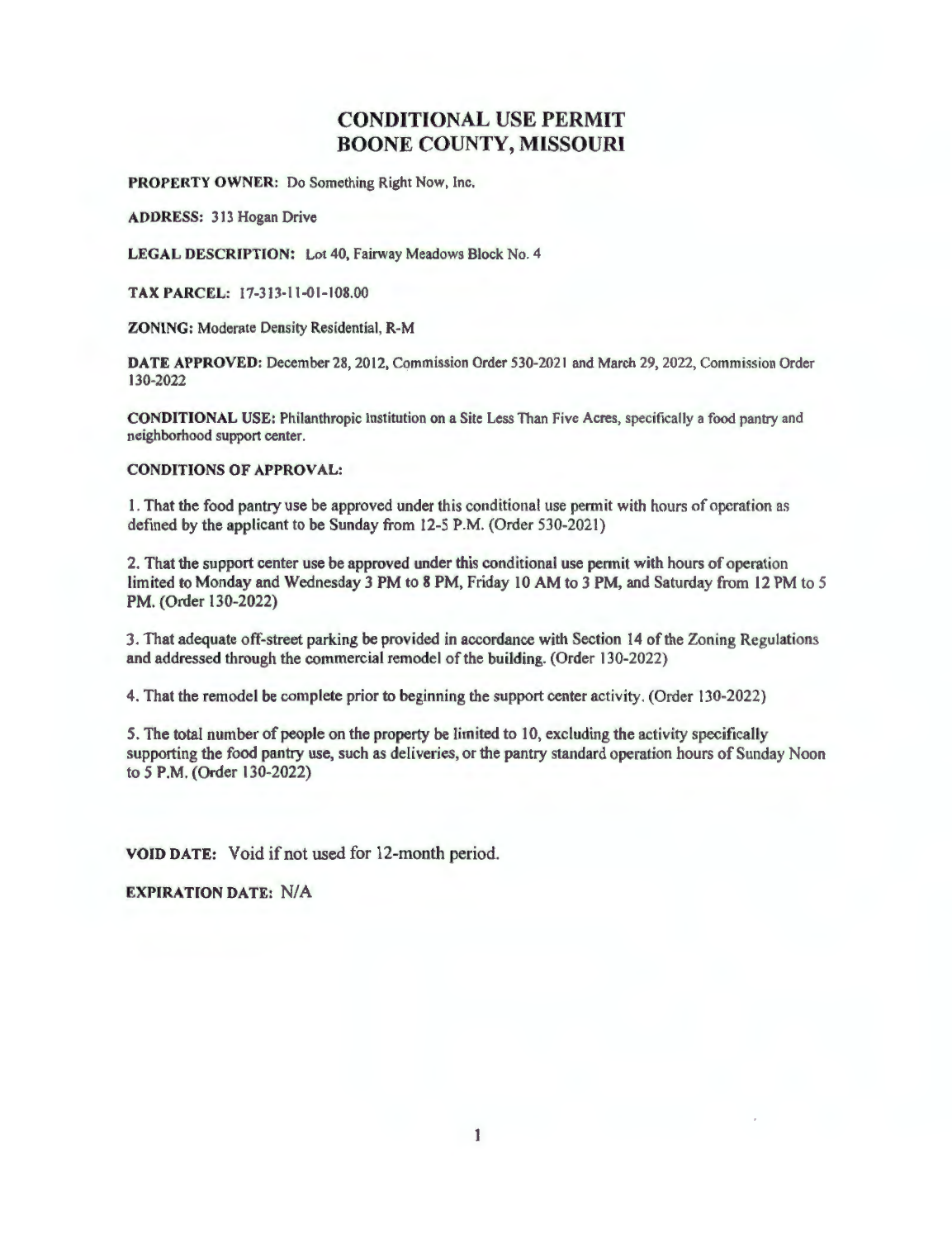#### **ORDER OF APPROVAL**

The Boone County Commission through its presiding officer hereby approves issuance of the above conditional use permit as prescribed above, subject to the conditions of approval specified above. Subject to the conditions for issuance and use of this permit, the Commission finds in issuance of this permit that all requirements for issuance are satisfied and that the Commission further makes its findings of fact and conclusions of law in accordance with the provisions, shown below, validating issuance of this permit. This permit shall not be valid unless countersigned by the Director of the Boone County Resource Management Department and shall expire unless the use authorized hereunder is exercised within one year after the approval date shown above or is discontinued for a continuous period of 12-months. This permit shall also be revocable for violation of any term or condition contained in this permit upon the complaint of the director and a showing of good cause upon order of the Boone County Commission in accordance with the regulations applicable hereto.

ATTEST: **County Clerk** 

**APPROVED: BillYIO** Director, Boone County Resource Management Department

**BOONE COUNTY, MISSOURI BOONE COUNTY COMMISSION** 

ding Commissioner

 $26.2022$ Dated: